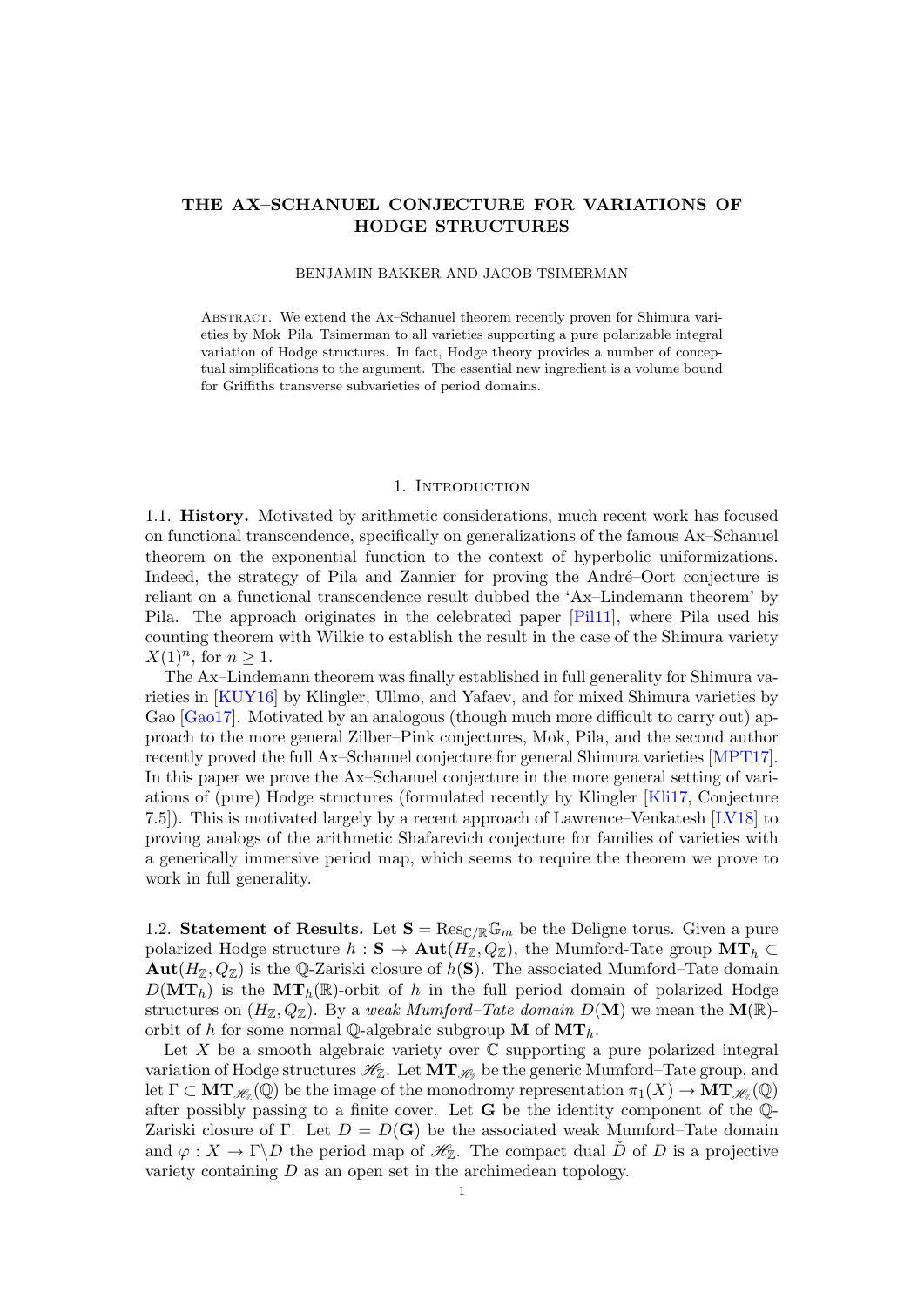Consider the fiber product



In this situation, for any weak Mumford–Tate subdomain  $D' = D(M') \subset D$  such that  $\Gamma \cap \mathbf{M}'(\mathbb{Q})$  is  $\mathbb{Q}$ -Zariski dense,  $\varphi^{-1}\pi(D')$  is an algebraic subvariety of X by a result of Cattani–Deligne–Kaplan [\[CDK95\]](#page-12-6), and we refer to such subvarieties as weak Mumford–Tate subvarieties of X.

<span id="page-1-0"></span>**Theorem 1.1** (Ax–Schanuel for variations of Hodge structures). In the above setup, let  $V \subset X \times D$  be an algebraic subvariety, and let U be an irreducible analytic component of  $V \cap W$  such that

 $\operatorname{codim}_{X\times \check{D}}(U) < \operatorname{codim}_{X\times \check{D}}(V) + \operatorname{codim}_{X\times \check{D}}(W).$ 

Then the projection of U to X is contained in a proper weak Mumford–Tate subvariety.

Theorem [1.1](#page-1-0) for example implies that the (analytic) locus in  $X$  where the periods satisfy a given set of algebraic relations must be of the expected codimension unless there is a reduction in the generic Mumford–Tate group. See [\[Kli17\]](#page-12-4) for some related discussions.

1.3. Outline of the proof. We follow closely the strategy of proof in [\[MPT17\]](#page-12-3). There are two serious complications that have to be addressed, which are as follows:

First, we need to find a suitable fundamental domain in  $D$  for the image of  $X$  in Γ\*D*. This domain has to be definable in the o-minimal structure  $\mathbb{R}_{\text{an,exp}}$ , and have certain growth properties. In the Shimura case, this is done by using a Siegel set. In our current setup this seems more difficult, due to the absence of toroidal co-ordinates. Instead, we use Schmid's theory of degenerations of Hodge structures to define our fundamental domain, which also provides a new approach in the setting of Shimura varieties. For more details on this, see §[3.](#page-7-0)

Second, the proof of Theorem [1.1](#page-1-0) requires a volume bound on Griffiths transverse<sup>[1](#page-1-1)</sup> subvarieties  $X \subset D$  analogous to those proven by Hwang–To for hermitian symmetric domains  $[HT02]$  $[HT02]$  $[HT02]$ . We prove this in  $\S2$  and the result is as follows:

<span id="page-1-2"></span>**Theorem 1.2.** There are constants  $\beta$ ,  $\rho > 0$  (only depending on D) such that for any  $R > \rho$ , any  $x \in D$ , and any positive-dimensional Griffiths transverse closed analytic subvariety  $Z \subset B_x(R) \subset D$ , we have

$$
\text{vol}(Z) \ge e^{\beta R} \text{ mult}_x Z
$$

where  $B_x(R)$  is the radius R ball centered at x and vol(Z) the volume with respect to the natural left-invariant metric on D.

In §[4](#page-8-0) we establish all the required comparisons between the various height and distance functions that show up, and §[5](#page-10-0) completes the proof.

Acknowledgements. The first author was partially supported by NSF grant DMS-1702149. We would like to thank the referee for helpful comments and for suggestions which improved the readability of the paper.

<span id="page-1-1"></span><sup>&</sup>lt;sup>1</sup>It is essential to restrict to Griffiths transverse subvarieties, as the general statement is false since, for example, D contains compact subvarieties.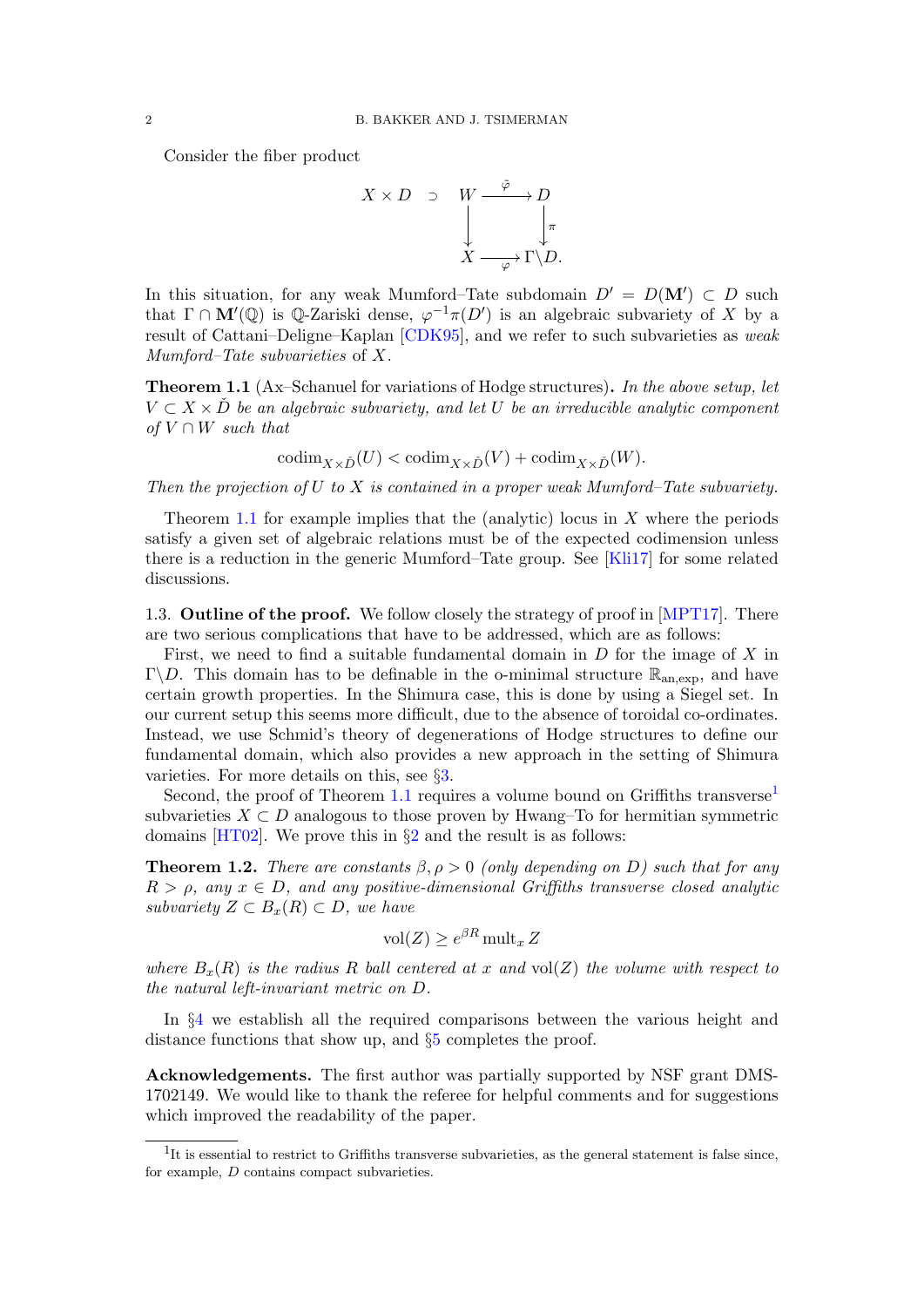## 2. Volume estimates

<span id="page-2-0"></span>In this section we prove Theorem [1.2;](#page-1-2) we begin with some general remarks. Without loss of generality, we may clearly assume D is a full period domain. Further, letting  $\mathbb H$ be the upper half-plane,  $D\times\mathbb{H}$  embeds isometrically into a period domain  $D'$  of weight one larger by tensoring with the weight one Hodge structure of an elliptic curve, and it therefore suffices to consider D of odd weight. We make both of these assumptions for the remainder of this section. For general background on period domains and Hodge structures, see for example [\[CMSP03\]](#page-12-8).

2.1. **Hodge norms.** A point  $x \in D$  yields a Hodge structure  $H_x$  on  $H_{\mathbb{Z}}$  polarized by  $Q_Z$ . Recall that the Hodge metric  $h_x(v, w) = Q_{\mathbb{Z}}(v, C_x \overline{w})$  is postive-definite, where  $C_x$ is the Weil operator of  $H_x$ . For any  $w \in H_{\mathbb{C}}$  we can define the norm-squared function  $h(w) : x \mapsto h_x(w) := h_x(w, w)$  on D. Note that  $g^*h(w) = h(g^{-1}w)$  for  $g \in \mathbf{G}(\mathbb{R})$ . Recall also that a choice of point  $x \in D$  naturally endows the Lie algebra  $\mathfrak{g}_{\mathbb{R}}$  of  $\mathbf{G}(\mathbb{R})$ with a weight zero Hodge structure  $g_x$  polarized by the Killing form, and that the holomorphic tangent space at x is naturally identified with  $\mathfrak{g}_x^-$ , where as usual we give  $\mathfrak{g}_x^{p,-p}$  grading p. We refer to the odd part of  $\mathfrak{g}_x^-$  as the horizontal directions, and to  $\mathfrak{g}_x^{-1,1}$ as the Griffiths transverse directions. We will use the same notation  $h(X) : x \mapsto h_x(X)$ for  $X \in \mathfrak{g}_{\mathbb{C}}$  for norms with respect to the induced Hodge metric on  $\mathfrak{g}_{\mathbb{C}}$ , as well as for the induced Hodge metrics on all tensor, wedge, symmetric powers etc. of  $\mathfrak{g}_{\mathbb{C}}$ .

The following lemma calculates the derivatives of the Hodge norm function  $h(w)$ . The computation can be expressed more compactly in terms of the connection operators on D, but we prefer a more elementary approach for ease of exposition.

<span id="page-2-1"></span>Lemma 2.1. For Hodge-pure horizontal (in particular Griffiths transverse) directions  $X \in \mathfrak{g}_x^-$ , we have

$$
\partial h(w)(X) = -2h_x(Xw, w)
$$
  

$$
\partial \overline{\partial}h(w)(X, \overline{X}) = 2h_x(Xw) + 2h_x(\overline{X}w)
$$

*Proof.* Note that in  $\mathbb{C}[z,\overline{z}]/(z^2,\overline{z}^2)$  we have

$$
\exp(-zX)\exp\left(zX + \overline{z}\overline{X} + \frac{|z|^2}{2}\left([X,\overline{X}]^{<0} + [\overline{X},X]^{>0}\right)\right) =
$$
\n
$$
= (1 - zX)\left(1 + zX + \overline{z}\overline{X} + \frac{|z|^2}{2}\left([X,\overline{X}]^{<0} + [\overline{X},X]^{>0}\right) + \frac{|z|^2}{2}\left(X\overline{X} + \overline{X}X\right)\right)
$$
\n
$$
= 1 + \overline{z}\overline{X} + |z|^2\left(-X\overline{X} + \frac{1}{2}\left([X,\overline{X}]^{<0} + [\overline{X},X]^{>0}\right) + \frac{1}{2}\left(X\overline{X} + \overline{X}X\right)\right)
$$
\n
$$
= 1 + \overline{z}\overline{X} + \frac{|z|^2}{2}\left(-[X,\overline{X}] + [X,\overline{X}]^{<0} + [\overline{X},X]^{>0}\right)
$$
\n
$$
= 1 + \overline{z}\overline{X} + \frac{|z|^2}{2}\left(-[X,\overline{X}]^{>0} + [\overline{X},X]^{>0}\right)
$$

which is in the parabolic stabilizing the Hodge flag at x. Thus, modulo  $(z^2, \overline{z}^2)$  we have

$$
\exp(zX).x = \exp\left(M(zX,\overline{zX})\right).x
$$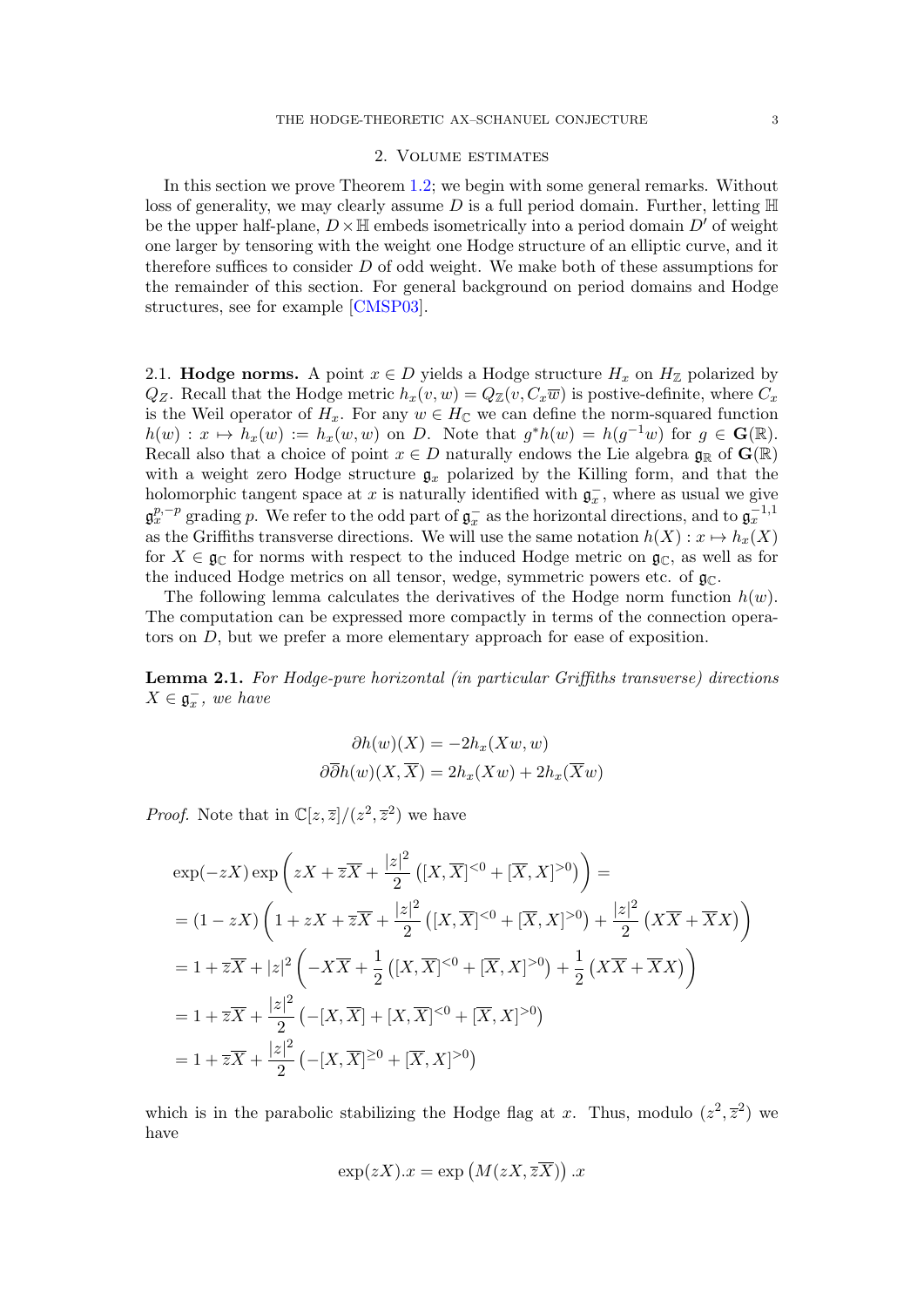where  $M(zX,\overline{zX})=zX+\overline{zX}+\frac{|z|^2}{2}$  $\frac{z|^2}{2}([X,\overline{X}]^{<0}+[\overline{X},X]^{>0}) \in \mathfrak{g}$ . Hence,

$$
\partial h(w)(X) = \frac{\partial}{\partial z} \exp(zX)^* h(w)|_{z=0}
$$
  
=  $\frac{\partial}{\partial z} h_x \left( \exp(-M(zX, \overline{zX})) \cdot w \right)|_{z=0}$   
=  $h_x(-Xw, w) + h_x(w, -\overline{X}w)$   
=  $-2h_x(Xw, w)$ 

where we have used that  $X$  is horizontal and thus conjugate self-adjoint with respect to  $h_x$ . Likewise,

$$
\partial \overline{\partial}h(w)(X,\overline{X}) = \frac{\partial^2}{\partial z \partial \overline{z}} \exp(zX)^* h(w)|_{z=0}
$$
  
= 
$$
\frac{\partial^2}{\partial z \partial \overline{z}} h_x \left( \exp(-M(zX,\overline{z}\overline{X})) . w \right)|_{z=0}
$$
  
= 
$$
h_x(-Xw, -Xw) + h_x(-\overline{X}w, -\overline{X}w)
$$
  
+ Re 
$$
h_x(-[X,\overline{X}]^{<0}w, w) + \text{Re } h_x(-[\overline{X},X]^{>0}w, w)
$$
  
+ Re 
$$
h_x((X\overline{X} + \overline{X}X)w, w)
$$
  
= 
$$
2h_x(Xw) + 2h_x(\overline{X}w)
$$

where we have used that  $[X,\overline{X}]^{<0} = [\overline{X},X]^{>0} = 0$  since X is Hodge pure, as well as the conjugate self-adjointness of  $X$ .

2.2. Distance functions. Let  $\pi : D \to D_W$  be the projection to the associated symmetric space by taking the Weil Jacobian Hodge structure. We briefly recall the basic definitions, and refer to [\[CMSP03,](#page-12-8) §3.5] for details.

For  $x \in D$  and the associated Hodge structure  $H_x$  on  $H_{\mathbb{Z}}$ , the Weil Jacobian Hodge structure  $H_{\pi(x)}$  is the (pure) weight one Hodge structure on  $H_{\mathbb{Z}}$  given by  $H_{\pi(x)}^{1,0} = H_x^{\text{odd}}$ and  $H_{\pi(x)}^{0,1} = H_x^{\text{even}}$ . For each  $x \in D$ , we denote by  $\mathfrak{h}_x$  the Hodge structure on  $\mathfrak{g}_\mathbb{C}$ induced by the Weil Jacobian Hodge structure  $H_{\pi(x)}$ . Note that both Hodge structures  $\mathfrak{g}_x$  and  $\mathfrak{h}_x$  induce the same Hodge metric on  $\mathfrak{g}_\mathbb{C}$ . Further,  $\mathfrak{h}_x$  only has  $(-1,1)$ ,  $(0,0)$ , and  $(1, -1)$  parts, so that in particular  $\mathfrak{h}_x^+ = \mathfrak{h}_x^{1,-1}$ . Given a basepoint  $x_0 \in D$ ,  $\pi$  is identified with  $\mathbf{G}(\mathbb{R})/V \to \mathbf{G}(\mathbb{R})/K$ , where V is the stabilizer of  $x_0$  under  $\mathbf{G}(\mathbb{R})$  and K is the unitary subgroup of  $\mathbf{G}(\mathbb{R})$  with respect to  $h_{x_0}$ . Note that K is a maximal compact subgroup of  $\mathbf{G}(\mathbb{R})$ .

Let  $v_0$  be a unit-length generator of det  $\mathfrak{h}_{x_0}^+$  in  $\bigwedge^{\dim D_W} \mathfrak{h}_{x_0}$ , and define a function  $\varphi_0: D \to \mathbb{R}$  by

$$
\varphi_0(x) := \log h_x(v_0).
$$

Evidently,  $\varphi_0$  factors through the projection  $\pi$  since  $h_x = h_{\pi(x)}$ . Moreover, if  $F_0$  is the fiber of  $\pi$  containing  $x_0$ , then by the KAK decomposition of  $\mathbf{G}(\mathbb{R})$ ,  $\varphi_0$  in fact only depends on  $F_0$  (and not on  $x_0$ ) since K fixes  $v_0$  up to a phase.

# <span id="page-3-0"></span>**Lemma 2.2.** i∂ $\overline{\partial}\varphi_0$  is strictly positive on Griffiths transverse tangent directions at  $x_0$ .

*Proof.* Let  $X \in \mathfrak{g}_{x_0}^{-1,1}$ , and note that  $X \in \mathfrak{h}_{x_0}^{-1,1} \oplus \mathfrak{h}_{x_0}^{1,-1}$  since the parity operators on  $\mathfrak{g}_x$  and  $\mathfrak{h}_x$  are the same. Let  $X^{-1,1}, X^{1,-1}$  be the graded pieces of X with respect to the Weil Hodge structure. Fixing a basis  $Y_i$  of  $\mathfrak{h}_{x_0}^+$ , we see that

$$
ad(X) (Y_1 \wedge \cdots \wedge Y_k) = \sum_i (-1)^{i-1} Y_1 \wedge \cdots \wedge ad(X^{-1,1}) Y_i \wedge \cdots \wedge Y_k.
$$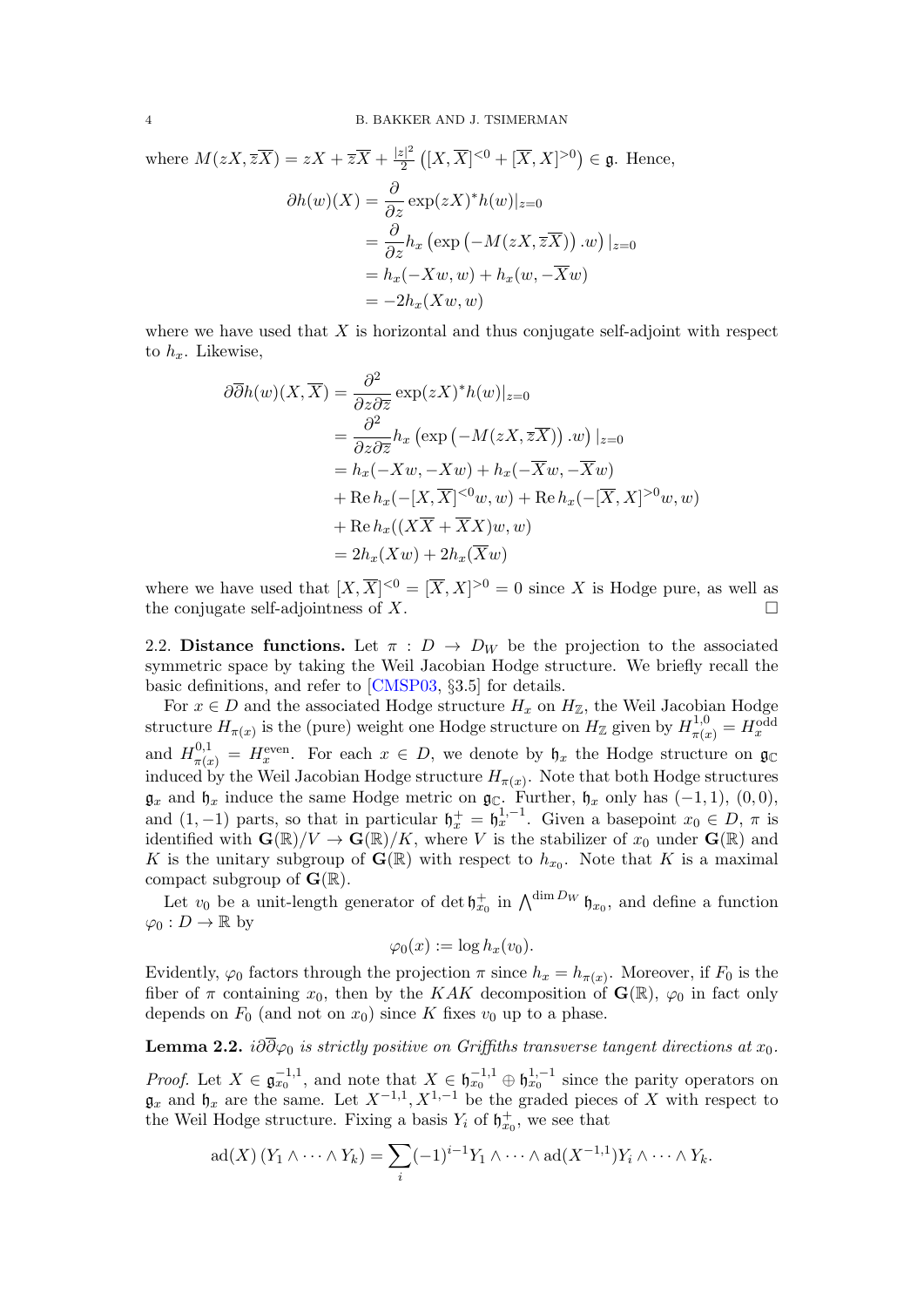Since the  $Y_i$  are a basis for  $\mathfrak{h}_{x_0}^+$  and  $ad(X^{-1,1})Y_i \in \mathfrak{h}_{x_0}^-$  it follows that the vectors on the right-hand side are all linearly independent, so if  $ad(X)v_0 = 0$  then  $ad(X)\mathfrak{h}_{x_0}^+ = 0$ . Likewise, if  $ad(\overline{X})v_0 = 0$ , then  $ad(X)\mathfrak{h}_{x_0}^- = 0$ . Thus, if  $i\partial\overline{\partial}\varphi_0(X,\overline{X}) = 0$  then by Lemma [2.1](#page-2-1) ad(X) kills  $\mathfrak{h}_{x_0}^{\text{odd}}$  and in particular  $\overline{X}$ , but this implies  $X = 0$  [\[CMSP03,](#page-12-8) Corollary 12.6.3(iii).

Define the horizontal distance from x to  $x_0$ , denoted  $d_0^{\text{horiz}}(x)$ , to be the geodesic distance  $d_0^{D_W}(y)$  between  $y := \pi(x)$  and  $y_0 := \pi(x_0)$  with respect to the natural  $\mathbf{G}(\mathbb{R})$ invariant metric on the symmetric space  $D_W$ . Let A be an R-split torus of  $\mathbf{G}(\mathbb{R})$ that is Killing-orthogonal to K. By the KAK decomposition of  $\mathbf{G}(\mathbb{R})$ , the distance  $d_0^{D_W}(y)$  and  $\varphi_0(x)$  are both determined by  $d_0^{D_W}(ay_0)$  and  $\varphi_0(ax_0)$ , respectively, for  $a \in A$ . Since  $Ay_0$  is a flat totally geodesic submanifold of  $D_W$ , and the restriction of the invariant metric is a Euclidean metric in exponential coordinates, we have

(1) 
$$
d_0^{D_W}(ay_0)^2 \sim \sum_i t_i^2
$$

where  $a = \exp(\sum_i t_i T_i)$  for some chosen basis  $T_i$  of the Lie algebra  $\mathfrak a$  of A.

The main result of this subsection is the following comparison. Note that both  $d_0^{\text{horiz}}$ and  $\varphi_0$  vanish exactly on  $F_0$ .

<span id="page-4-1"></span>**Proposition 2.3.** 
$$
d_0^{\text{horiz}}(x) \ll \varphi_0(x) + O(1)
$$
 and  $\varphi_0(x) \ll d_0^{\text{horiz}}(x) + O(1)$ .

Proof. Griffiths–Schmid [\[GS69,](#page-12-9) Theorem 8.1] show that a function closely related to our  $\varphi_0$  is an exhaustion function of D. For  $D_W$ , their function is given by

<span id="page-4-0"></span>
$$
\varphi_0'(gy_0):=\log h_{x_0}(gv_0)
$$

whereas our function is  $\varphi_0(gx_0) = \log h_{gx_0}(v_0) = \log h_{x_0}(g^{-1}v_0)$ . Their result implies  $\varphi'_0 \to \infty$  at the boundary of  $D_W$ , which is equivalent to saying that  $h_{x_0}(gv_0)$  goes to  $\infty$  as  $g \to \infty$  (in the sense of escaping any compact subset of  $\mathbf{G}(\mathbb{R})$ ). Since  $g \to \infty$  is equivalent to  $g^{-1} \to \infty$ , it follows that  $\varphi_0 \to \infty$  at the boundary of D.

Now, consider the decomposition

$$
v_0=\sum_\alpha v_\alpha
$$

by **a**-weights. Note that as A is Killing-orthogonal to  $K$ , **a** is odd and therefore self adjoint with respect to  $h_{x_0}$ . It follows then that the decomposition of  $\bigwedge^{\dim D_W} \mathfrak{g}_{\mathbb{C}}$  into **a**-weight spaces is orthogonal with respect to  $h_{x_0}$ , and thus for  $T \in \mathfrak{a}$ ,

$$
\varphi_0(\exp(T)v_0) = \log h_{x_0}(\exp(-T)v_0) = \log \sum_{\alpha} e^{-2\alpha(T)} h_{x_0}(v_{\alpha}).
$$

Since  $\varphi_0 \to \infty$  at the boundary, it follows that there can be no  $T \in \mathfrak{a}\backslash\{0\}$  such that  $\alpha(T) \geq 0$  for all  $\alpha$  with  $v_{\alpha} \neq 0$ . Thus, if  $\Xi \subset \mathfrak{a}^{\vee}$  is the convex hull of the  $\alpha$  for which  $v_{\alpha} \neq 0$ , we must have  $0 \in \Xi$ .

For  $\alpha \in \mathfrak{a}^{\vee}$  denote by  $e^{\alpha}: A \to \mathbb{R}$  the function mapping  $\exp(T)$  to  $e^{\alpha(T)}$ , for  $T \in \mathfrak{a}$ . Choosing a basis  $T_i$  of  $\mathfrak{a}$ , it then follows from the above that

$$
\log \sum_{i} \left( e^{T_i^{\vee}}(a) + e^{-T_i^{\vee}}(a) \right) \ll \varphi_0 (ax_0) + O(1)
$$

and

$$
\varphi_0(ax_0) \ll \log \sum_i \left( e^{T_i^{\vee}}(a) + e^{-T_i^{\vee}}(a) \right) + O(1)
$$

which imply the claim by  $(1)$ .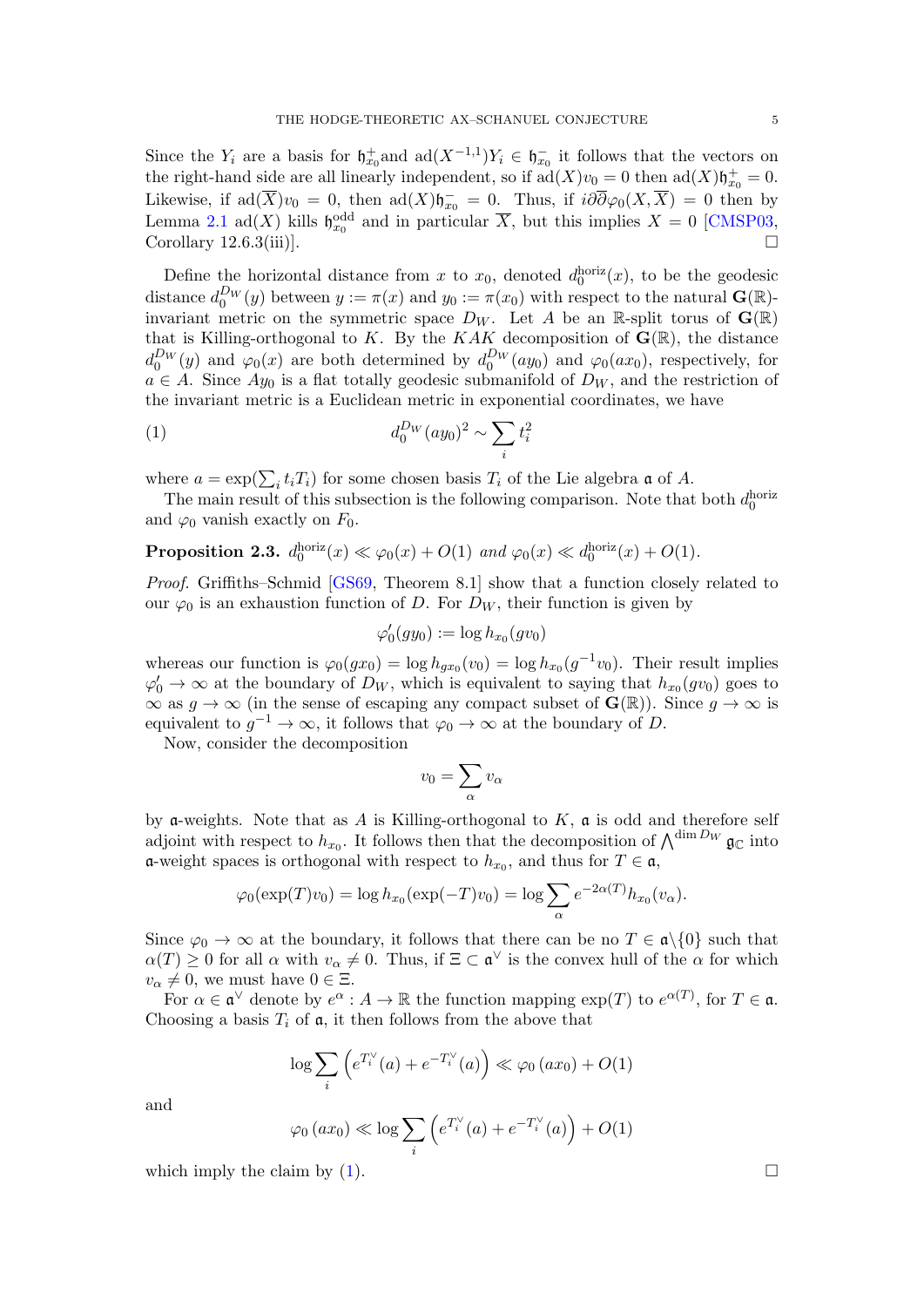2.3. Multiplicity bounds. For any  $r > 0$  and  $x_0 \in D$ , denote by

$$
B^{\varphi_0}(r) := \{ x \in D \mid \varphi_0(x) < r \}
$$

and for any Griffiths transverse analytic subvariety  $Z \subset D$  of dimension d,

$$
\text{vol}^{\varphi_0}(Z) := \frac{1}{d!} \int_Z (i \partial \overline{\partial} \varphi_0)^d.
$$

<span id="page-5-1"></span>**Proposition 2.4.** Let  $\omega$  be the positive (1,1) form associated to the natural leftinvariant hermitian metric on D.

<span id="page-5-2"></span>(1)  $i\partial\overline{\partial}\varphi_0 \geq_{\text{trans}} 0$  and  $i\partial\overline{\partial}\varphi_0 = O_{\text{trans}}(\omega);$ (2)  $|\partial \varphi_0|^2 = O_{\text{trans}}(i\partial \overline{\partial} \varphi_0)$ .

In the statement of the proposition, the notations  $O_{\text{trans}}(\cdot)$  and  $\geq_{\text{trans}}$  mean the bound holds in Griffiths transverse tangent directions.

*Proof.* By definition,  $\omega_x(X,\overline{X}) \sim h_x(X)$ . For horizontal X, tr( $X\overline{X}$ ) ∼  $h_x(X)$  is larger (up to a fixed positive constant) than the maximum eigenvalue of  $X^*h_x$  with respect to  $h_x$ . For  $X \in \mathfrak{g}_x^-$  Hodge-pure and horizontal, by Lemma [2.1](#page-2-1) and the fact that for any function  $f$  we have

$$
\partial \overline{\partial} f(h(w)) = f' \partial \overline{\partial} h(w) + f'' |\partial h(w)|^2
$$

it follows that

$$
\partial \overline{\partial} \varphi_0(X, \overline{X}) = 2 \left( \frac{h_x(Xv_0)}{h_x(v_0)} + \frac{h_x(\overline{X}v_0)}{h_x(v_0)} \right) - 4 \left| \frac{h_x(Xv_0, v_0)}{h_x(v_0)} \right|^2
$$

which is nonnegative by Cauchy–Schwarz (using that  $X$  is conjugate-adjoint) and bounded (up to a fixed positive constant) by the maximal eigenvalue of  $X^*h_x$  with respect to  $h_x$ , so (1) follows.

The second claim follows by Lemma [2.1](#page-2-1) and the following lemma:

<span id="page-5-0"></span>**Lemma 2.5.** There is a  $\beta > 0$  (only depending on D) such that for any  $x \in D$ ,  $w \in H_{\mathbb{C}}$ , and  $X \in \mathfrak{g}_x^{-1,1}$ ,

$$
h_x(w) \cdot \frac{h_x(Xw) + h_x(\overline{X}w)}{2} \ge (1+\beta) |h_x(Xw,w)|^2.
$$

*Proof.* Let  $w = \sum_i w^{i,n-i}$  be the decomposition into Hodge components at x, so that we have Hodge decompositions  $Xw = \sum_i Xw^{i,n-i}$ ,  $\overline{X}w = \sum_i \overline{X}w^{i,n-i}$ .

Now let

$$
a_i^2 = h_x(w^{i,n-i}),
$$
  $b_{i-1}^2 = h_x(Xw^{i,n-i}),$   $c_{i+1}^2 = h_x(\overline{X}w^{i,n-i}),$ 

and we'll also set  $b_n = c_0 = 0$ . Note that since X and  $\overline{X}$  are adjoint we have

$$
h_x(Xw, w) = \sum_{i} h_x(Xw^{i+1, n-i-1}, w^{i, n-i})
$$

and

$$
|h_x(Xw^{i+1,n-i-1},w^{i,n-i})| = |h_x(w^{i+1,n-i-1},\overline{X}w^{i,n-i})| \le \min(a_ib_i,a_{i+1}c_{i+1}).
$$

Thus it is sufficient to show that

$$
\left(\sum_{i=0}^{n} a_i^2\right) \left(\sum_{i=0}^{n-1} b_i^2 + \sum_{i=1}^{n} c_i^2\right) \ge (2+\delta) \left(\sum_{i=0}^{n} a_i (r_i b_i + s_i c_i)\right)^2
$$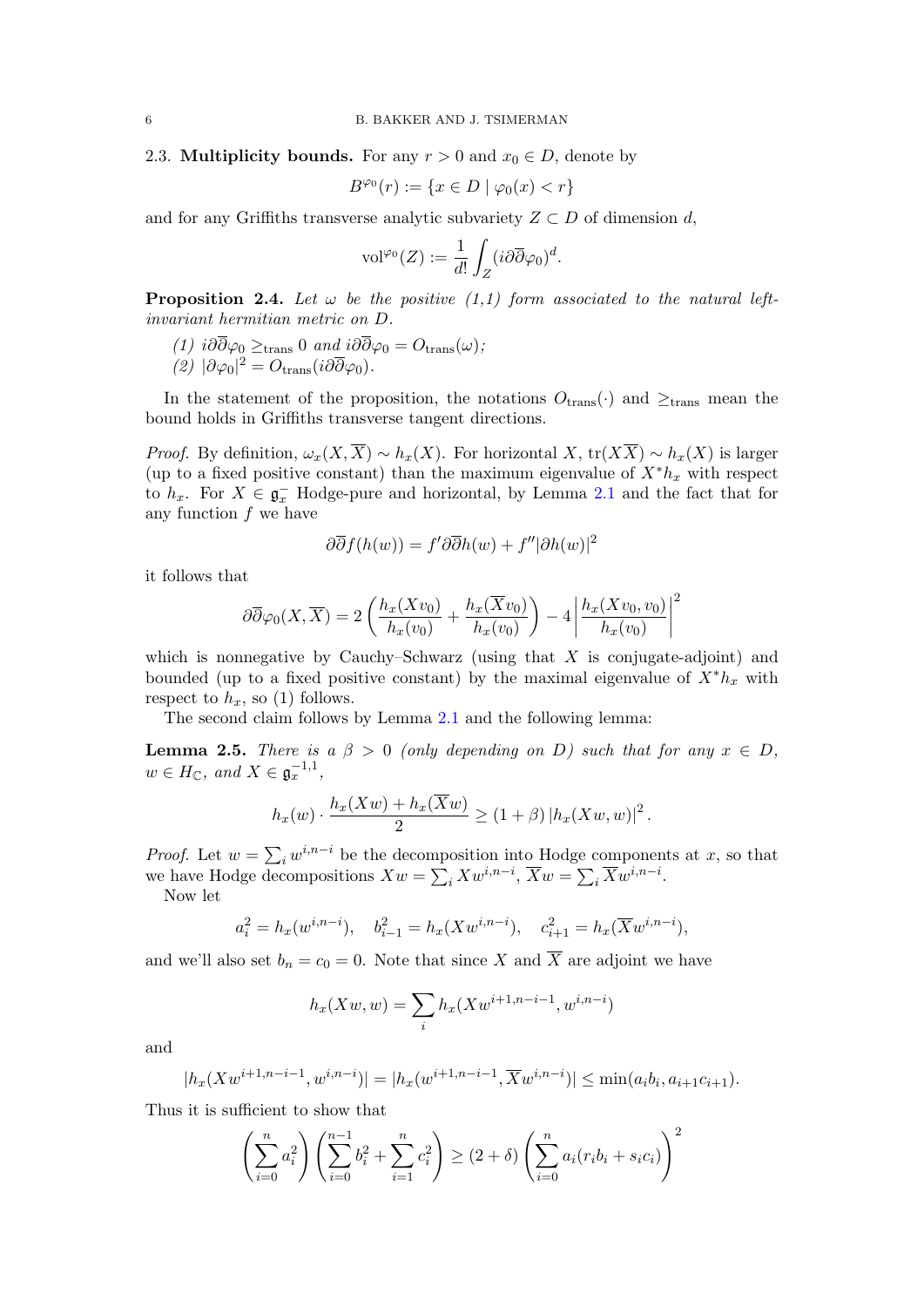for some choice of nonnegative  $r_i$ ,  $s_i$  with  $r_i+s_{i+1}=1$  for  $0 \le i \le n-1$ . By the Cauchy-Schwartz inequality, the left-hand side is greater than or equal to  $\left(\sum_{i=0}^n a_i\sqrt{b_i^2+c_i^2}\right)^2$ . Thus, it suffices to show for each  $i$ ,

$$
b_i^2 + c_i^2 \ge (2 + \delta) (r_i b_i + s_i c_i)^2
$$
.

Note that  $x^2 + y^2 - 2(rx + sy)^2$  is positive definite if  $(1 - 2r^2)(1 - 2s^2) > 4r^2s^2$ .

**Lemma 2.6.** There exist non-negative real numbers  $r_0, s_1, r_1, s_2, \ldots, s_{n-1}, r_{n-1}, s_n$ with  $r_i + s_{i+1} = 1$  for  $0 \le i \le n-1$ ,  $\max(r_0, s_n) < \frac{1}{\sqrt{n}}$  $\frac{1}{2}$ , and  $(1-2r_i^2)(1-2s_i^2) > 4r_i^2s_i^2$ for all  $1 \leq i \leq n-1$ .

*Proof.* Note that at  $r_i = s_i = \frac{1}{2}$  we get exact equality, in that  $(1-2r_i^2)(1-2s_i^2) = 4r_i^2s_i^2$ . Thus, we set  $r_j = \frac{1}{2} + \delta_j$ , where  $\delta_0 = \frac{1}{9}$  $\frac{1}{9}$  and  $\delta_{j+1}$  is sufficiently small in terms of  $\delta_j$  to ensure  $(1 - 2r_{j+1}^2)(1 - 2s_{j+1}^2) > 4r_j^2s_j^2$ .  $\Box$ 

The statement now follows by picking the  $r_i$ ,  $s_i$  from the previous lemma, and setting  $(2 + \delta)$  to be the largest number such that  $x^2 + y^2 - (2 + \delta)(r_i x + s_i y)^2$  is positive semi-definite for  $1 \leq i \leq n-1$  and  $1-(2+\delta)s_0^2$  is nonnegative.

 $\Box$ 

$$
\Box
$$

The previous proposition implies that the exponential growth of the  $\varphi_0$ -volume of a Griffiths transverse subvariety of D:

<span id="page-6-0"></span>**Proposition 2.7.** There is a constant  $\beta > 0$  such that for any  $R > 0$  and any positivedimensional Griffiths transverse closed analytic subvariety  $Z \subset B^{\varphi_0}(R)$ ,

$$
e^{-\beta r}\operatorname{vol}^{\varphi_0}(Z\cap B^{\varphi_0}(r))
$$

is a nondecreasing function in  $r \in [0, R]$ .

*Proof.* Let  $d = \dim Z$ . Let  $\psi_0 = -e^{-\beta \varphi_0}$  for  $\beta$  the constant from Lemma [2.5.](#page-5-0) We have

$$
i\partial\overline{\partial}\psi_0 = \beta e^{-\beta\varphi_0} \left( i\partial\overline{\partial}\varphi_0 - \beta |\partial\varphi_0|^2 \right)
$$

which is nonnegative in Griffiths transverse directions by the proof of Proposition [2.4\(](#page-5-1)ii). By Stokes' theorem we have

$$
\begin{split} \text{vol}^{\varphi}(Z \cap B^{\varphi_0}(r)) &= \int_{Z \cap B^{\varphi_0}(r)} (i \partial \overline{\partial} \varphi_0)^d \\ &= \int_{Z \cap \partial B^{\varphi_0}(r)} d^c \varphi_0 \wedge (i \partial \overline{\partial} \varphi_0)^{d-1} \\ &= \beta^{-1} e^{\beta r} \int_{Z \cap \partial B^{\varphi_0}(r)} d^c \psi_0 \wedge (i \partial \overline{\partial} \varphi_0)^{d-1} \\ &= \beta^{-1} e^{\beta r} \int_{Z \cap B^{\varphi_0}(r)} i \partial \overline{\partial} \psi_0 \wedge (i \partial \overline{\partial} \varphi_0)^{d-1} \\ &= \beta^{-d} e^{\beta dr} \int_{Z \cap B^{\varphi_0}(r)} (i \partial \overline{\partial} \psi_0)^d \end{split}
$$

which implies the claim, as  $\psi_0|_Z$  is plurisubharmonic.

Combining Proposition [2.7](#page-6-0) with the comparison in Proposition [2.3,](#page-4-1) we are now ready to prove Theorem [1.2:](#page-1-2)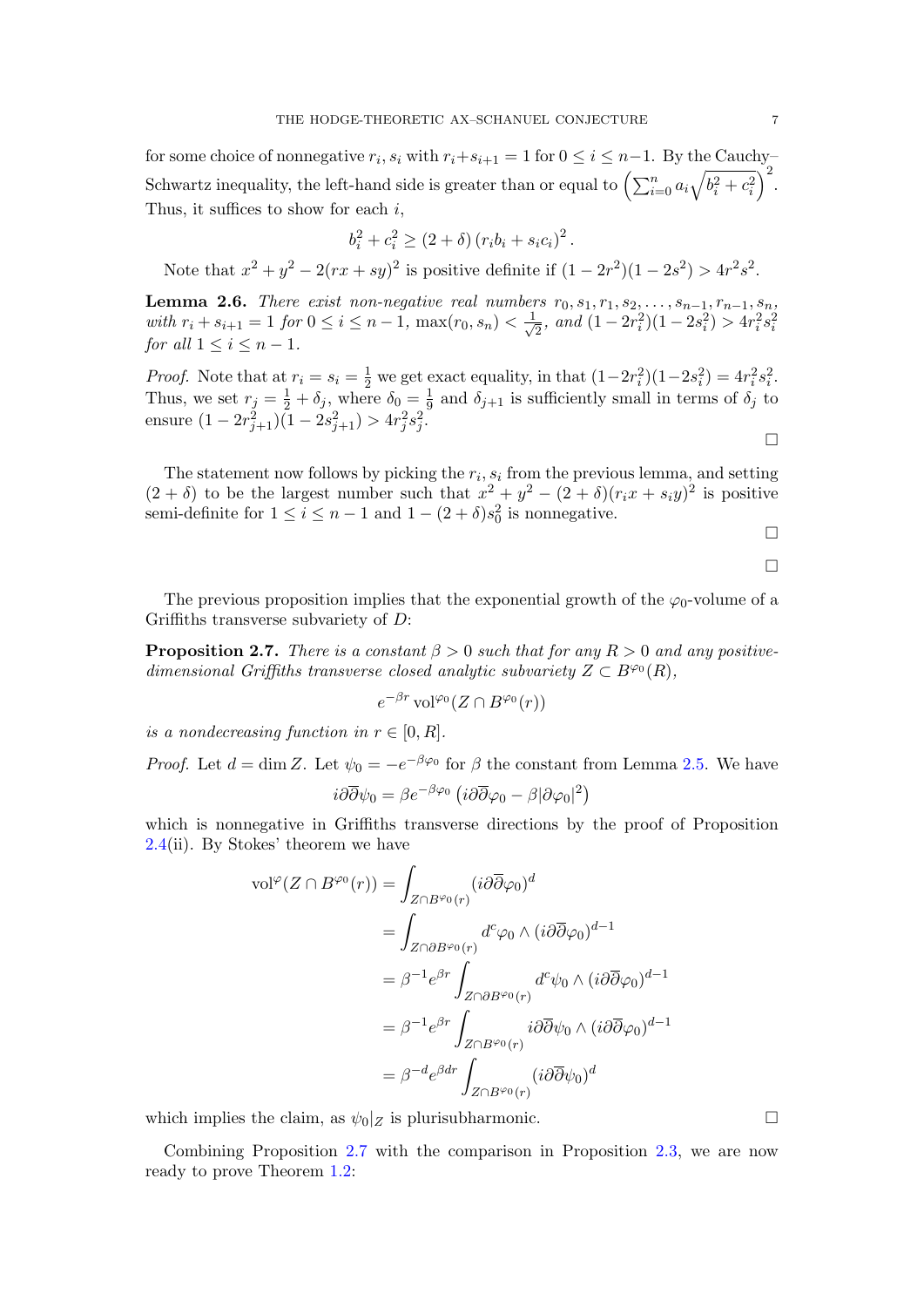*Proof of Theorem [1.2.](#page-1-2)* Choose a fixed euclidean ball B centered around  $x_0$  with respect to some coordinate system. By a classical result Federer (see for example [\[Sto66\]](#page-12-10)), we have an inequality of the form vol<sup>eucl</sup> $(Z \cap B) \gg \text{mult}_{x_0} Z$ . Choose a fixed radius  $r_0$  such that  $B \subset B^{\varphi_0}(r_0)$ . After possibly shrinking B,  $i\partial\overline{\partial}\varphi_0$  is comparable to the euclidean Kähler form on  $B$  in Griffiths transverse directions by Lemma [2.2,](#page-3-0) and combining this with the above proposition we have

<span id="page-7-2"></span>(2) 
$$
\text{vol}^{\varphi_0}(Z \cap B^{\varphi_0}(r)) \gg e^{\beta r} \text{ vol}^{\varphi_0}(Z \cap B^{\varphi_0}(r_0)) \gg e^{\beta r} \text{ mult}_{x_0} Z
$$

for all  $r > r_0$ .

Now, as the fibers of  $\pi: D \to D_W$  have fixed diameter with respect to the natural left-invariant metric on D, there is  $\rho > 0$  such that for any  $R > \rho$  we have  $B_{x_0}(R) \supset$  $B_{x_0}^{\text{horiz}}(R)$ , where  $B_{x_0}(R)$  (resp.  $B_{x_0}^{\text{horiz}}(R)$ ) is the radius R ball centered at  $x_0$  with respect to the metric on D (resp. the distance function  $d_0^{\text{horiz}}$ ). By Proposition [2.3,](#page-4-1) after possible increasing  $\rho$ , there is a constant  $C > 0$  such that

(3) 
$$
B_{x_0}(R) \supset B_{x_0}^{\text{horiz}}(R) \supset B^{\varphi_0}(CR)
$$

for all  $R > \rho$ . Combining [\(3\)](#page-7-1) and [\(2\)](#page-7-2) with Proposition [2.4\(](#page-5-1)[1\)](#page-5-2) yields the bound in Theorem [1.2.](#page-1-2)

## <span id="page-7-1"></span>3. Definable fundamental sets

<span id="page-7-0"></span>Throughout the following, by definable we mean definable with respect to the ominimal structure  $\mathbb{R}_{\text{an,exp}}$ . Let X be a smooth algebraic variety supporting a pure polarizable integral variation of Hodge structures  $\mathscr{H}_{\mathbb{Z}}$ , and let  $(\overline{X}, E)$  be a log-smooth compactification of X. For simplicity we may assume that  $\mathscr{H}_{\mathbb{Z}}$  has unipotent local monodromy and that the associated period map  $\varphi: X \to \Gamma \backslash D$  is proper, although the argument carries through without making these assumptions. We may also assume that the monodromy  $\Gamma$  is torsion-free.

The structure of  $X$  as an algebraic variety canonically endows it with the structure of a definable complex analytic manifold, and the choice of compactification  $(\overline{X}, E)$ allows us to choose a definable atlas of X of finitely many polydisks  $\Delta^k \times (\Delta^*)^{\ell}$ . Note that any polydisk chart P in such an atlas  $\{P_i\}$  can be shrunk to yield a new such atlas, as the complement of  $\bigcup_{P_i \neq P} P_i$  is contained in P and has compact closure in the interior closure of P in  $\overline{X}$ . Let

<span id="page-7-3"></span>
$$
\exp : \Delta^k \times \mathbb{H}^\ell \to \Delta^k \times (\Delta^*)^\ell
$$

be the standard universal cover, and choose a bounded vertical strip  $\Sigma \subset \mathbb{H}$  such that  $\Delta^k \times \Sigma^{\ell}$  is a fundamental set for the action of covering transformations. By the above remark, after shrinking a polydisk we may always restrict to a region in  $\Delta^k \times \Sigma^\ell$  where  $|z_i|$  is bounded away from 1 on the  $\Delta$  factors and Im  $z_i$  is bounded away from 0 on the  $\Sigma$  factors.

Choose lifts  $\tilde{\varphi}$  :  $\Delta^k \times \mathbb{H}^{\ell} \to D$  of the period map restricted to each chart, and let  $\mathcal F$ be the disjoint union of  $\Delta^k \times \Sigma^{\ell}$  over all charts. We then have a diagram

(4) 
$$
\mathcal{F} \xrightarrow{\tilde{\varphi}} D
$$

$$
\exp \downarrow
$$

$$
X
$$

and  $\mathcal F$  has a natural definable structure.

Note that the embedding  $D \subset \check{D}$  as a semialgebraic set gives D a canonical definable structure.

<span id="page-7-4"></span>**Lemma 3.1.** Both maps in  $(4)$  are definable.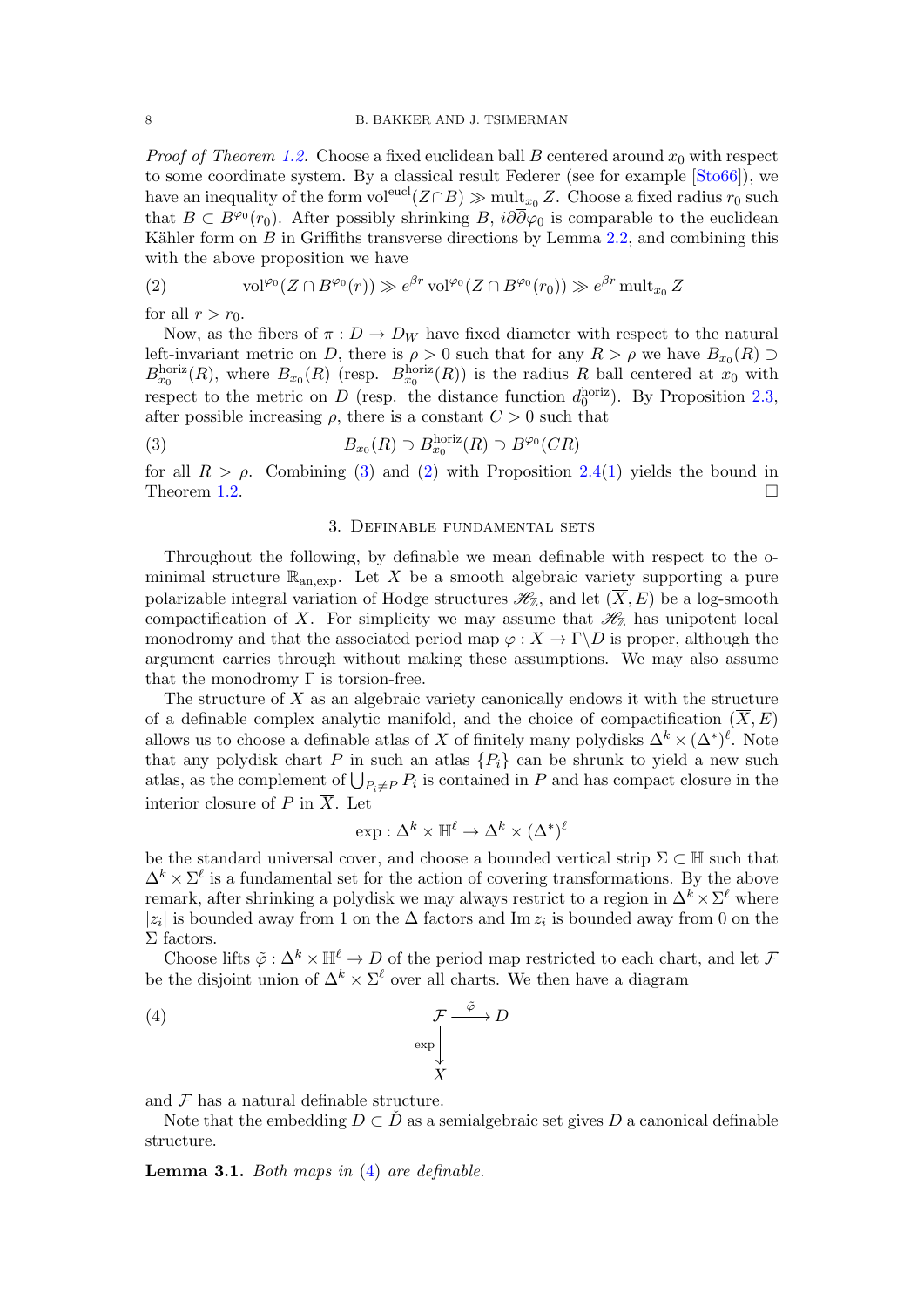Proof. The claim for the vertical map is obvious. By the nilpotent orbit theorem, for each polydisk  $\tilde{\varphi} = e^{zN} \tilde{\psi}$  where  $\tilde{\psi} = \psi \circ \exp$  for some extendable holomorphic function  $\psi : \Delta^n \to D$  (after shrinking the polydisks). The action of  $\mathbf{G}(\mathbb{R})$  on D is definable, and  $e^{z \cdot N}$  is polynomial in z, so  $\tilde{\varphi} : \Delta^k \times \Sigma^{\ell} \to D$  is definable.

Fix a left-invariant metric  $h_D$  on D and let  $\Phi = \tilde{\varphi}(\mathcal{F})$ .

<span id="page-8-3"></span>**Proposition 3.2.** Let  $Z \subset \check{D}$  be a closed algebraic subvariety. For all  $\gamma \in \mathbf{G}(\mathbb{Z})$ ,  $vol(Z \cap \gamma \Phi) = O(1).$ 

*Proof.* Evidently it is enough to show  $vol(Z' \cap \Phi) = O(1)$  for all Z' in the same connected component of the Hilbert scheme of  $\check{D}$  as Z. Further, it suffices to show  $vol(\tilde{\varphi}^{-1}(Z') \cap \tilde{\Delta}^k \times \Sigma^{\ell}) = O(1)$  for each lifted polydisk chart  $\tilde{\varphi} : \Delta^k \times \mathbb{H}^{\ell} \to D$ , where the volume is computed with respect to  $\tilde{\varphi}^* h_D$ .

For any holomorphic horizontal map  $f: M \to \Gamma \backslash D$  we have  $f^*h_D \ll \kappa_M$  where  $\kappa_M$  is the Kobayashi metric of M. In particular, for  $M = \Delta^k \times \mathbb{H}^{\ell}$  the metric  $\kappa_M$  is the maximum over the coordinate-wise Poincaré metrics. After shrinking the polydisk, the factors in  $\Delta^k \times \Sigma^{\ell}$  have finite volume with respect to the Kobayashi metric of the larger polydisk, and thus it is enough to uniformly bound the degree of the projection of  $\tilde{\varphi}^{-1}(Z')$  to any subset of coordinates.

By definable cell decomposition, for any definable subset  $L \subset \mathbb{R}^N$  and any coordinate projection  $\mathbb{R}^N \to \mathbb{R}^M$ , the number of connected components in the fibers of L is bounded. Applying this to the universal family of  $\tilde{\varphi}^{-1}(Z') \subset \Delta^k \times \Sigma^{\ell}$ , the claim follows.

 $\Box$ 

# 4. Heights

<span id="page-8-0"></span>Fix a basepoint  $x_0 \in \Phi$  so that we have an identification  $D \cong G(\mathbb{R})/V$  for a compact subgroup  $V \subset \mathbf{G}(\mathbb{R})$ . Thinking of D as a space of Hodge structures on the fixed integral lattice  $(H_{\mathbb{Z}}, Q_{\mathbb{Z}})$ , as before we denote by  $h_x$  the induced Hodge metric on  $H_{\mathbb{C}}$  corresponding to  $x \in D$ .

**Definition 4.1.** For  $\gamma \in \mathbf{G}(\mathbb{Z})$  let  $H(\gamma)$  be the height of  $\gamma$  with respect to the representation  $\rho_{\mathbb{Z}} : \mathbf{G}(\mathbb{Z}) \to \mathrm{GL}(H_{\mathbb{Z}})$ . For  $g \in \mathbf{G}(\mathbb{R})$ , we denote by  $||\rho_{\mathbb{R}}(g)||$  the maximum archimedean size of the entries of  $\rho_{\mathbb{R}}(g)$ , so that if  $\gamma \in \mathbf{G}(\mathbb{Z})$  we have  $H(\gamma) = ||\rho_{\mathbb{R}}(\gamma)||$ .

For any  $R > 0$  let  $B_{x_0}(R) \subset D$  be the ball of radius R centered at  $x_0$ . The main goal of this section is to establish the following:

<span id="page-8-2"></span>**Theorem 4.2.** For any  $R > 0$ , every element  $\gamma$  of

$$
\{\gamma \in \mathbf{G}(\mathbb{Z}) \mid B_0(R) \cap \gamma^{-1}\Phi \neq \varnothing\}
$$

has height  $H(\gamma) = e^{O(R)}$ .

Define  $d_0(x) = d(x, x_0)$ . We write  $f \preceq g$  if  $|f| \ll |g|^{O(1)} + O(1)$ , and  $f \asymp g$  if  $f \preceq g$ and  $q \preceq f$ .

<span id="page-8-1"></span>**Lemma 4.3.** Let  $\lambda(x, x')$  be the maximal eigenvalue of  $h_x$  with respect to  $h_{x'}$ . Then

(1) For all  $g \in \mathbf{G}(\mathbb{R})$  we have  $||\rho_{\mathbb{R}}(g)|| \asymp e^{d_0(gx_0)}$ ; (2)  $\lambda(x, x') \asymp e^{d(x, x')}$ .

*Proof.* Choose a maximal compact subgroup  $K \subset \mathbf{G}(\mathbb{R})$  containing V and a leftinvariant metric on the associated symmetric space  $\mathbf{G}(\mathbb{R})/K$ . Note that the diameters of the fibers of  $\mathbf{G}(\mathbb{R})/V \to \mathbf{G}(\mathbb{R})/K$  are bounded. Choosing a K-orthogonal split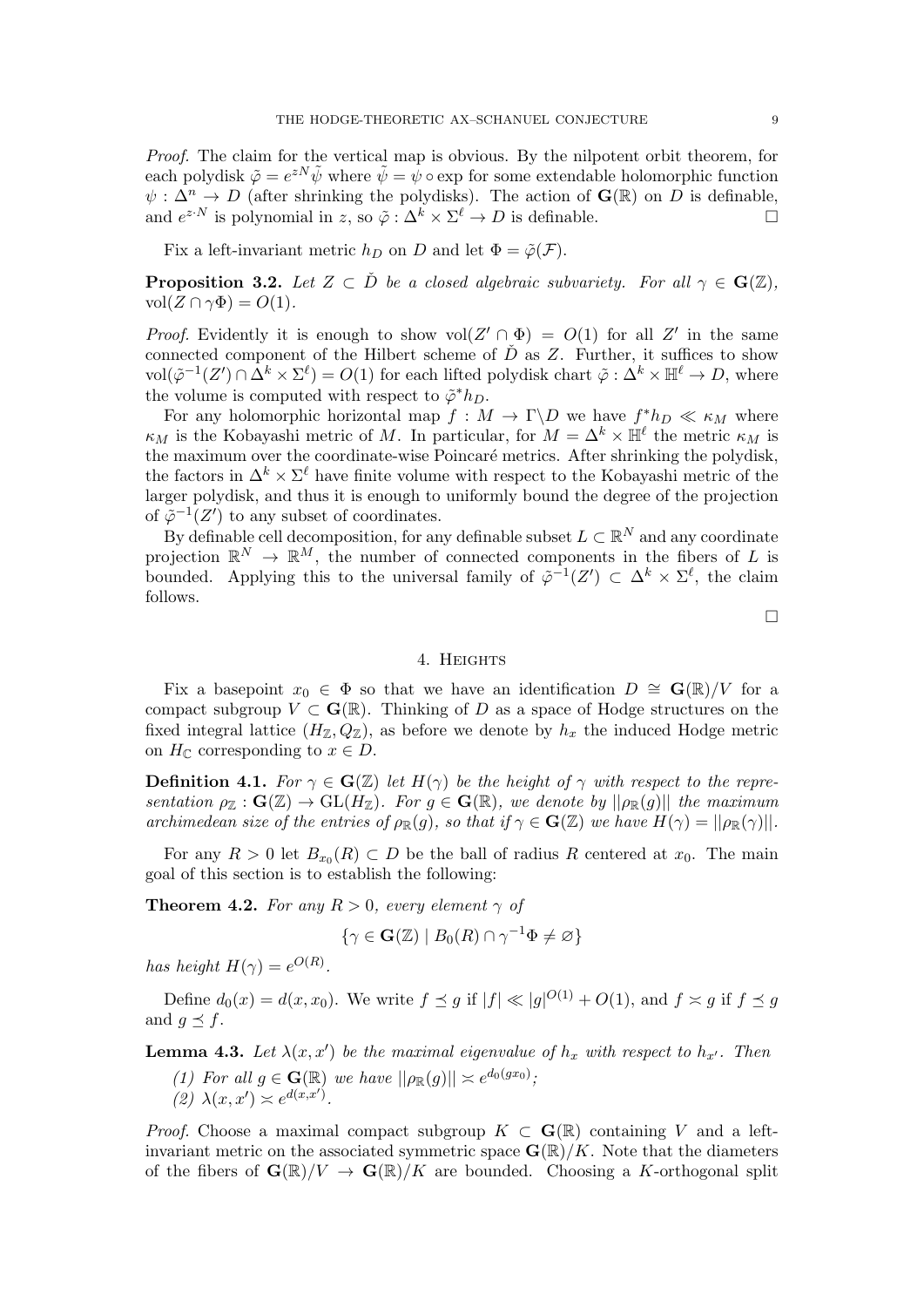maximal torus  $A \subset \mathbf{G}(\mathbb{R})$  and a basis  $A_i$  of the Lie algebra  $\mathfrak{a}$  of A, we have for any  $g \in \mathbf{G}(\mathbb{R})$  with KAK decomposition  $g = k_1 a k_2$ 

$$
\sqrt{\sum_{i} t_i^2} \ll d_0(gx_0) = d_0(ax_0) + O(1) \ll \sqrt{\sum_{i} t_i^2} + O(1)
$$

where  $a = \exp(\sum_i t_i A_i)$ . As

$$
\max_{i} \exp(|t_i|) \preceq \rho_{\mathbb{R}}(g) \preceq \max_{i} \exp(|t_i|)
$$

part (1) follows.

For part (2), note that by  $\mathbf{G}(\mathbb{R})$ -invariance we may restrict to the case  $x' = x_0$ . Setting  $\rho = \rho_{\mathbb{R}}$  for convenience, note that  $tr(\rho(g)^*\rho(g))$  is a sum of the eigenvalues of  $h_{gx_0}$  with respect to  $h_{x_0}$ , where  $\rho(g)^*$  is the adjoint of  $\rho(g)$  with respect to  $h_{x_0}$ . Thus  $tr(\rho(g)^*\rho(g)) \approx \lambda(gx_0, x_0)$ . As  $tr(\rho(g)^*\rho(g))$  is the sum of the squares of the entries of  $\rho(g)$ , part (2) follows from part (1).

We define a proximity function of the boundary by the minimal period length:

$$
\mu(x) = \min_{v \in H_{\mathbb{Z}} \setminus \{0\}} h_x(v).
$$

For any  $v \in H_{\mathbb{C}}$  we have  $\log \frac{h_{x_0}(v)}{h_x(v)} \ll d_0(x) + O(1)$  by part (2) of Lemma [4.3,](#page-8-1) and so we deduce the following:

<span id="page-9-1"></span>Corollary 4.4.  $-\log \mu \ll d_0 + O(1)$ .

*Proof.* There is some  $v \in H_{\mathbb{Z}}\backslash\{0\}$  with  $\log \mu(x) = \log h_x(v)$  and thus

$$
-\log \mu = -\log h_x(v) \ll \log \frac{h_{x_0}(v)}{h_x(v)} + O(1) \ll d_0(x) + O(1)
$$

where we have used that  $h_{x_0}$  is comparable to a standard Hermitian metric on  $H_{\mathbb{C}}$ , so that  $h_{x_0}(v) \gg 1$  for any  $v \in H_{\mathbb{Z}} \setminus \{0\}.$ 

When restricted to the fundamental set  $\Phi$ , we in fact have a comparison in the other direction:

# <span id="page-9-0"></span>**Lemma 4.5.** For  $x \in \Phi$  we have  $d_0(x) \ll -\log \mu(x) + O(1)$ .

*Proof.* We may assume F is a single  $\Delta^k \times \Sigma^{\ell}$ . After choosing logarithms  $N_1, \ldots, N_{\ell}$  of the local monodromy operators of the variation over  $\Delta^k \times (\Delta^*)^{\ell}$ , let  $v_i$  be a fixed basis of  $H_{\mathbb{Z}}$  descending to a basis of the multi-graded module associated to the  $\ell$  weight filtrations, where we take each grading centered at 0. Let  $w_i^{(j)}$  $i^{(j)}$  for  $j = 1, \ldots, \ell$  be the weights of  $v_i$  w.r.t.  $N_i$ . By [\[CKS86\]](#page-12-11), for every permutation  $\pi$  and on each region  $S_{\pi} \subset \Delta^k \times \mathbb{H}^{\ell}$  of the form  $\text{Im } z_{\pi(1)} \gg \cdots \text{Im } z_{\pi(\ell)} \gg 1$  we have

$$
h_{\tilde{\varphi}(z)}(v_i) \sim \left(\frac{\operatorname{Im} z_{\pi(1)}}{\operatorname{Im} z_2}\right)^{w_i^{(1)}} \cdots \quad \left(\frac{\operatorname{Im} z_{\pi(\ell-1)}}{\operatorname{Im} z_{\pi(\ell)}}\right)^{w_i^{(\ell-1)}} \cdot \quad (\operatorname{Im} z_{\pi(\ell)})^{w_i^{(\ell)}}.
$$

where "∼" means "within a bounded function of." As the set of weights is preserved under negation, it follows that  $\max_i h_{\tilde{\varphi}(z)}(v_i) \sim (\min_i h_{\tilde{\varphi}(z)}(v_i))^{-1}$ , and so by Lemma [4.3,](#page-8-1)

$$
d_0(\tilde{\varphi}(z)) \ll \max_i \log h_{\tilde{\varphi}(z)}(v_i) \ll -\log \mu(\tilde{\varphi}(z)) + O(1)
$$

uniformly on every such region. The  $S_{\pi}$  can be made to cover the region  $\Delta^{k} \times \Sigma^{\ell}$  after shrinking  $\Sigma$ , and the result follows.

 $\Box$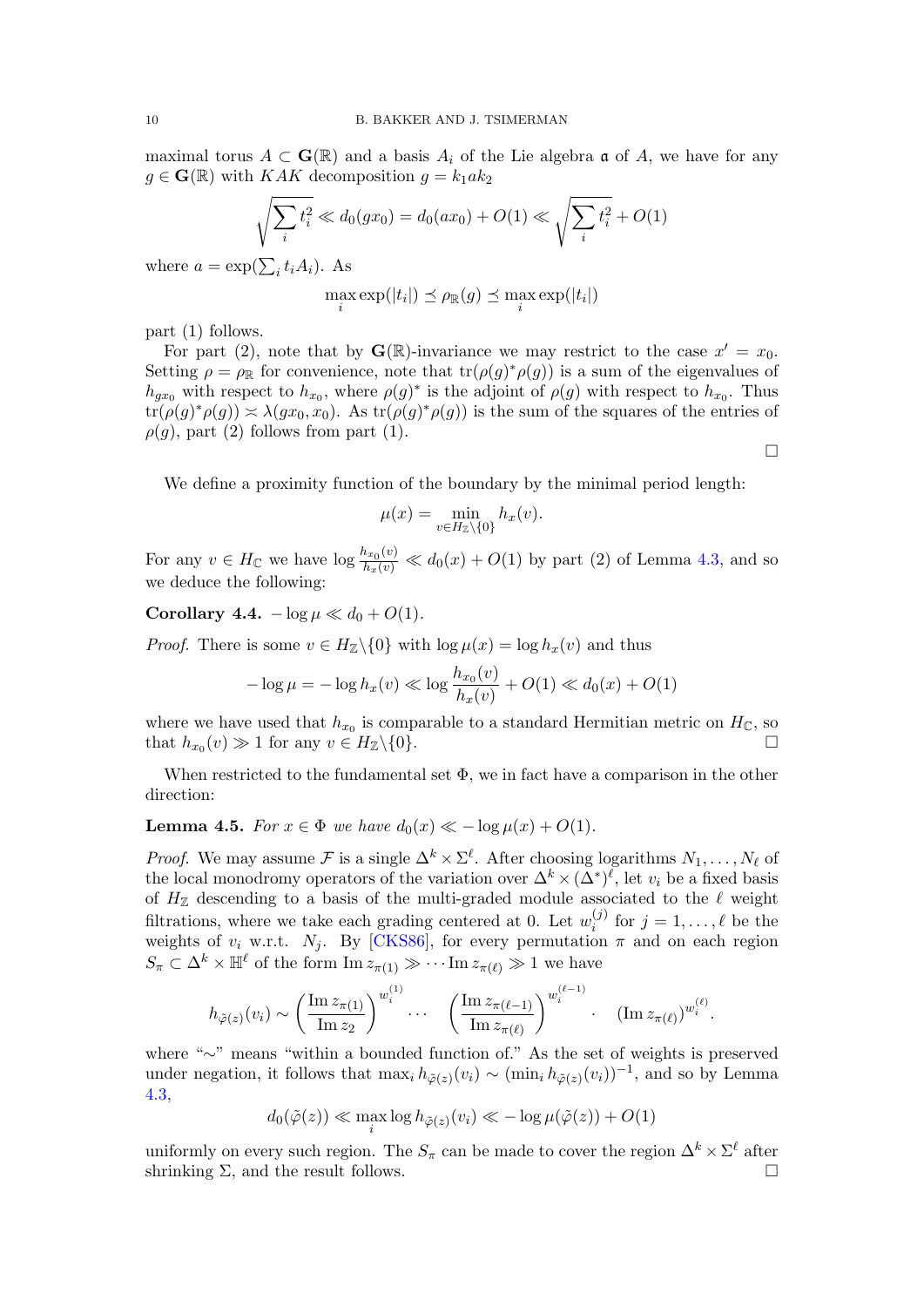*Proof of Theorem [4.2.](#page-8-2)* Suppose  $x \in B_0(R) \cap \gamma^{-1}\Phi$  for  $\gamma \in \mathbf{G}(\mathbb{Z})$ . Putting together Lemma [4.5](#page-9-0) and Corollary [4.4](#page-9-1) we have

$$
d_0(\gamma x) \ll -\log \mu(\gamma x) + O(1) = -\log \mu(x) + O(1) \ll d_0(x) + O(1)
$$

and since

$$
d_0(\gamma x_0) \le d(\gamma x, \gamma x_0) + d(\gamma x, x_0) \le d_0(x) + d_0(\gamma x)
$$

we are finished by part (1) of Lemma [4.3.](#page-8-1)

### 5. The proof of Theorem [1.1](#page-1-0)

<span id="page-10-0"></span>The remainder of the proof follows the same general strategy as [\[MPT17\]](#page-12-3). There are sufficiently many differences, however, that we include the necessary modifications.

Recall that D sits naturally as an open subset in its compact dual  $\check{D}$  which has the structure of a projective variety. Let  $M$  be the Hilbert scheme<sup>[2](#page-10-1)</sup> of all subvarieties of  $X \times \tilde{D}$  with the same Hilbert polynomial as V. Moreover let  $V \to M$  be the universal family over M, with a natural embedding  $\mathcal{V} \hookrightarrow (X \times \mathcal{D}) \times M$ .

Let  $\mathcal{V}_W$  be the base-change to  $W \times M$ . The action of  $\Gamma$  on  $X \times D$  lifts to  $\mathcal{V}_W$ , and we define  $\mathcal{V}_X := \Gamma \backslash \mathcal{V}_W$ , which is naturally an analytic variety. Note that as M is proper,  $\mathcal{V}_W$  is proper over W, and likewise  $\mathcal{V}_X$  is proper over X.

We endow  $V_X$  with a definable structure as follows. Since V is algebraic it has an induced definable structure. By Lemma [3.1,](#page-7-4) pulling back to  $\mathcal{F} \times M$  and quotienting out by the definable equivalence relation  $\mathcal{F} \to X$  we obtain the desired definable structure on  $\mathcal{V}_X$ .

Suppose now for the sake of contradiction that the conclusion of Theorem [1.1](#page-1-0) is false in the above setup. Moreover, suppose that among all counterexamples,  $\dim X$ is minimal, and subject to that assumption,  $\text{codim } V + \text{codim } W - \text{codim } U$  is as large as possible, and subject to that assumption, that  $\dim U$  is maximal.

Define a closed analytic subvariety  $T \subset V_W$  consisting of all pairs  $(p, V')$  such that  $V' \cap W$  has dimension at least dim U around p, and let  $T_0$  be the irreducible component containing  $(p, V)$  for some (hence any) point  $p \in U$ . Let  $Y := \Gamma \backslash T_0 \subset \mathcal{V}_X$ , which is a closed definable analytic subvariety. Now, the projection  $q: Y \to X$  is defineable and proper, so the image  $Z$  is a definable closed complex analytic subvariety of  $X$ by Remmert's theorem, and therefore it is also algebraic by definable Chow [\[PS03\]](#page-12-12) (see also [\[MPT17\]](#page-12-3)). Moreover, it contains  $pr_X(U)$ , and thus it contains the smallest algebraic variety containing  $pr_X(U)$ , so we may assume  $Z = X$ .

Consider the family  $\mathscr F$  of algebraic varieties parametrized by  $T_0$ . Let  $\Gamma_{\mathscr F} \subset \Gamma$  be the subgroup of elements  $\gamma$  such that a very general<sup>[3](#page-10-2)</sup> fiber of  $\mathscr F$  is stable under  $\gamma$ . The stabilizer of a very general fiber of  $\mathscr F$  in  $\Gamma$  is then exactly  $\Gamma_{\mathscr F}$ . Let  $\Theta$  be the identity component of the Q-Zariski closure of  $\Gamma_{\mathscr{F}}$  in G.

# Lemma 5.1.  $\Theta$  is a normal subgroup of G.

*Proof.* Let W' be a connected component of W which intersects  $X \times \Phi$ . Note that W' is stable under the monodromy group  $\Gamma$  of X. Clearly  $\mathscr F$  is stable under the image  $\Gamma_Y$ of  $\pi_1(Y) \to \pi_1(X) \to \mathbf{G}(\mathbb{Z})$  which is finite index in  $\Gamma$ , and therefore  $\Gamma_Y$  is Zariski-dense in G by André-Deligne  $[And92]$ .

Each element of  $\Gamma_Y$  sends a very general fiber of  $\mathscr F$  to a very general fiber, so by the above remark  $\Gamma_{\mathscr{F}} = \gamma \cdot \Gamma_{\mathscr{F}} \cdot \gamma^{-1}$  for all  $\gamma \in \Gamma_Y$ . It follows that  $\Theta$  is invariant under conjugation by  $\Gamma_Y$  and hence by the Zariski closure of  $\Gamma_Y$  as well, which is all of G.

 $\Box$ 

<span id="page-10-1"></span><sup>&</sup>lt;sup>2</sup>Strictly speaking, a compactification of X should be chosen.

<span id="page-10-2"></span> ${}^{3}$ Recall that very general means in the complement of countably many proper closed subvarieties.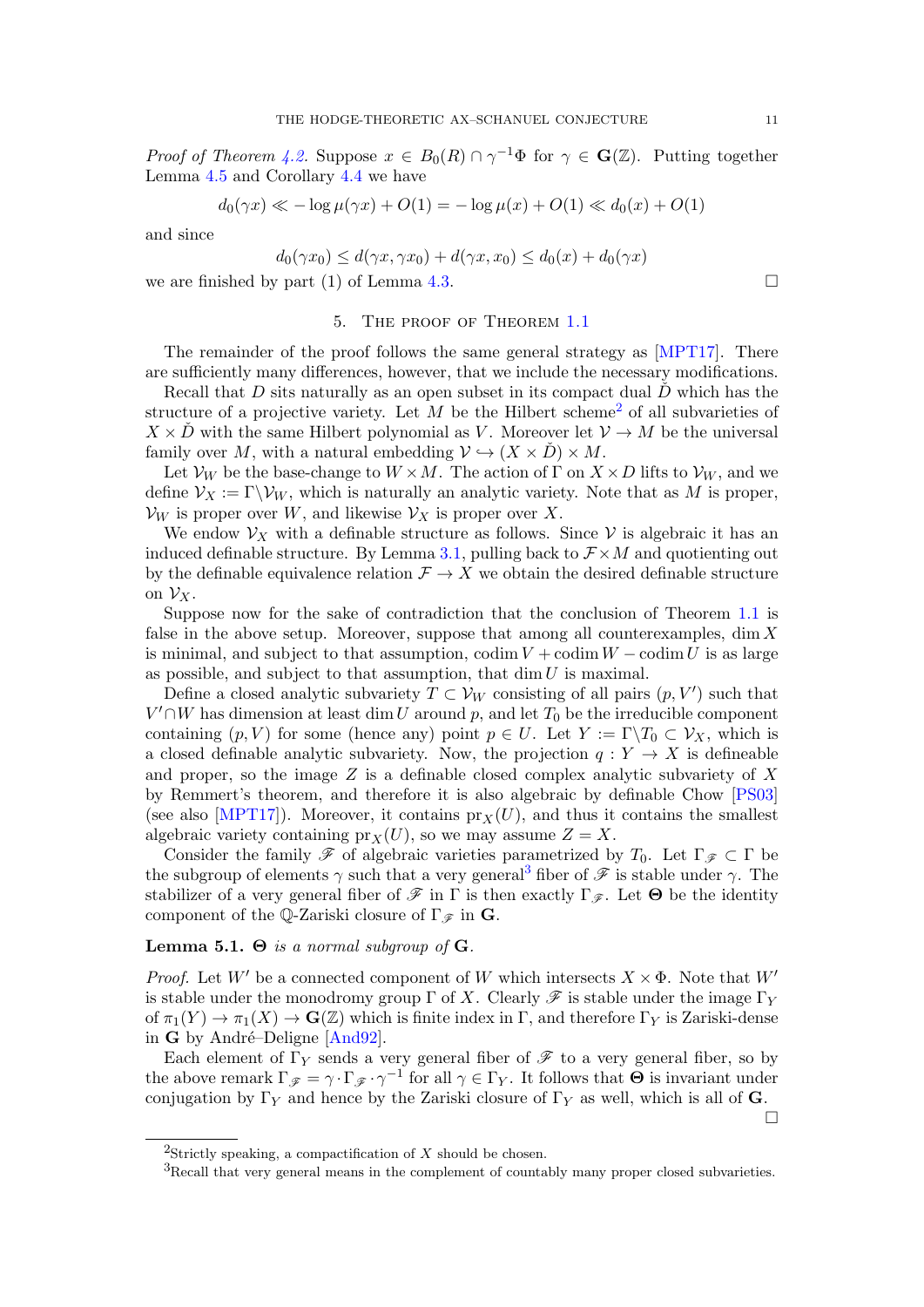## **Proposition 5.2.**  $\Theta$  *is the identity subgroup.*

*Proof.* Without loss of generality V is a very general fiber of  $F$ , and hence is invariant by exactly  $\Theta$ . Since  $\Theta$  is a Q-group by construction, it follows that  $\bf{G}$  is isogenous to  $\Theta_1 \times \Theta_2$  with  $\Theta_2 = \Theta$  and we have a splitting of weak Mumford–Tate domains  $D = D_1 \times D_2$  with  $D_i = D(\Theta_i)$ . Replacing X by a finite cover we also have a splitting of the period map [\[GGK12,](#page-12-14) Theorem III.A.1]

$$
\varphi = \varphi_1 \times \varphi_2 : X \to \Gamma_1 \backslash D_1 \times \Gamma_2 \backslash D_2.
$$

Moreover,  $\varphi_1, \varphi_2$  satisfy Griffiths transversality (see the proof of [\[GGK12,](#page-12-14) Theorem III.A.1]). Note that  $V \subset X \times D$  by assumption, and as V is invariant under  $\Theta_2$  it is of the form  $V_1 \times D_2$  where  $V_1 \subset X \times D_1$ .

Consider the period map  $X \to \Gamma_1 \backslash D_1$ , the resulting  $W_1 \subset X \times D_1$ , and the subvariety  $V_1 \subset X \times D_1$ . Let  $U_1$  be the component of  $V_1 \cap W_1$  onto which U projects. By assumption the theorem applies in this situation, and as  $U_1$  cannot be contained in a proper weak Mumford–Tate subdomain (for then U would as well), we must have

$$
\mathrm{codim}_{X \times D_1}(U_1) = \mathrm{codim}_{X \times D_1}(V_1) + \mathrm{codim}_{X \times D_1}(W_1).
$$

Note that the projection  $W \to W_1$  has discrete fibers, so dim  $W = \dim W_1$  and  $\dim U =$  $\dim U_1$ , whereas codim  $V_1 = \text{codim } V$ , which is a contradiction if  $\varphi_2$  is non-constant.

 $\Box$ 

It follows that V is not invariant by any infinite subgroup of  $\Gamma$ . The proof of Theorem [1.1](#page-1-0) is then completed by the following lemma, which produces a contradiction:

**Lemma 5.3.** *V* is invariant by an infinite subgroup of  $\Gamma$ .

Proof. Consider the definable set

$$
I := \{ g \in \mathbf{G}(\mathbb{R}) \mid \dim \left( gV \cap W \cap (X \times \Phi) \right) = \dim U \}.
$$

Clearly, I contains  $\gamma \in \Gamma$  whenever U intersects  $X \times \gamma^{-1} \Phi$ . We may assume  $1 \in I$ , and take  $x_0 \in \Phi$  the second coordinate of a point of intersection of U and  $X \times \Phi$ .

For any sufficiently large  $R > 0$ , consider the ball  $B_{x_0}(R)$  centered at  $x_0$ . On the one hand, by Theorem [1.2](#page-1-2) we have

$$
\text{vol}(U \cap (X \times B_{x_0}(R))) \gg e^{\beta R}.
$$

U is covered with bounded overlaps by  $U \cap (X \times \gamma^{-1} \Phi)$  for  $\gamma \in \mathbf{G}(\mathbb{Z})$ , so by Proposition [3.2](#page-8-3) it follows that I has  $e^{\omega(R)}$  integer points<sup>[4](#page-11-0)</sup>. On the other hand, by Theorem [4.2](#page-8-2) each of these points has height  $e^{O(R)}$ , and it follows by the Pila–Wilkie theorem [\[PW06,](#page-12-15) Theorem 1.8] that  $I$  contains a real algebraic curve  $C$  containing arbitrarily many integer points, in particular at least 2 integer points.

If cV is constant in  $c \in C$ , then V is stable under  $C \cdot C^{-1}$ . Since C contains at least  $2$  integer points, it follows that  $V$  is stabilized by a non-identity integer point, completing the proof (since  $\Gamma$  is torsion free). So we assume that  $cV$  varies with  $c \in C$ . Note that since C contains an integer point that  $\tilde{\varphi}(cV \cap W)$  is not contained in a weak Mumford-Tate subdomain for at least one  $c \in C$ , and thus for all but a countable subset of C (since there are only countably many families of weak Mumford–Tate subdomains).

We now have two cases to consider. First, suppose that  $U \subset cV$  for all  $c \in C$ . Then we may replace V by  $cV \cap c'V$  for a generic  $c, c' \in C$  and lower dim V, contradicting our induction hypothesis on dim  $V - \dim U$ .

<span id="page-11-0"></span><sup>&</sup>lt;sup>4</sup>Recall that for a function  $f(R)$ , saying  $f(R) = \omega(R)$  means that for some positive constant  $\delta > 0$ we have  $f(R) \geq \delta R$ .